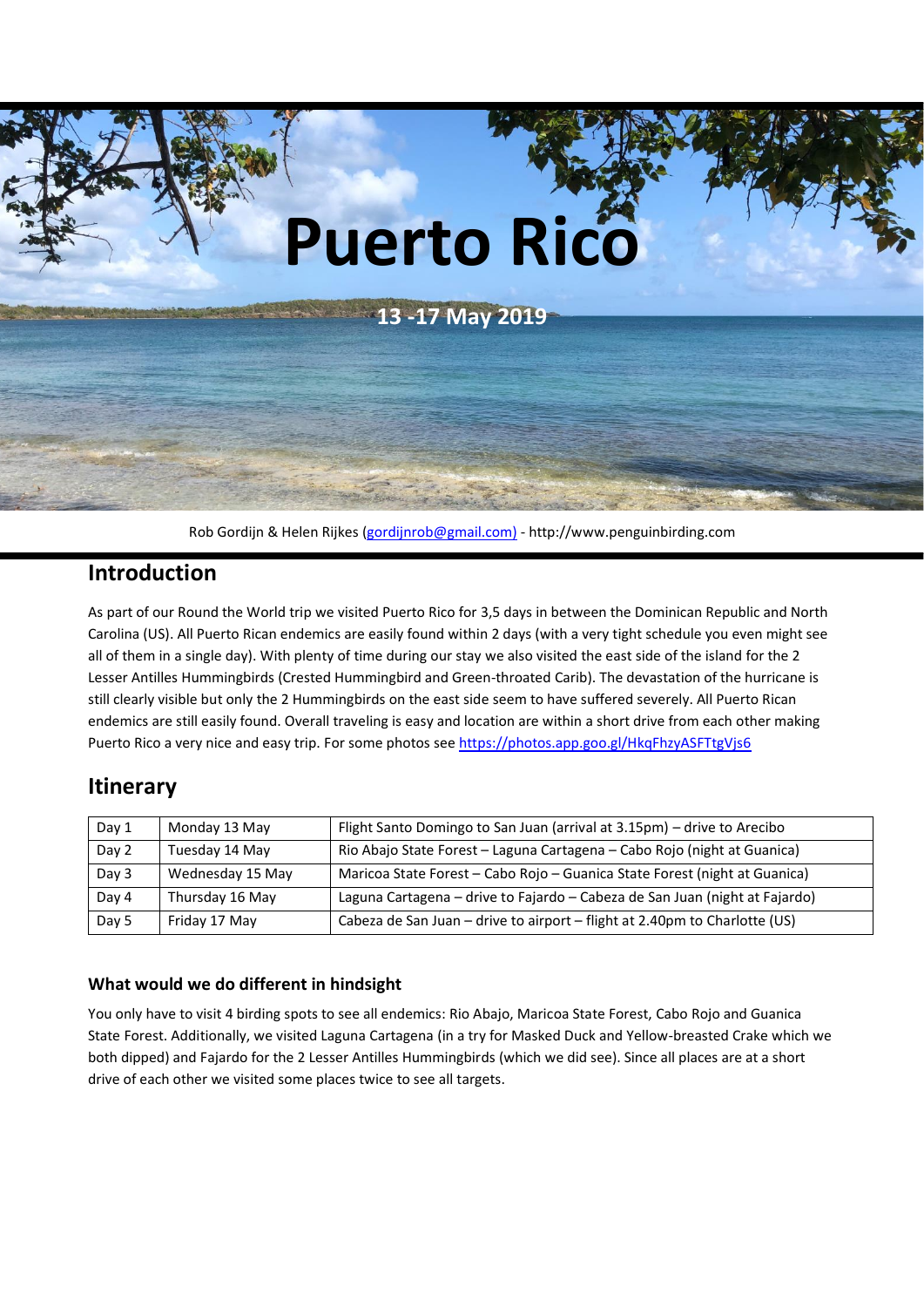

- 1. Rio Abajo
- 2. Maricao State Forest
- 3. Cabo Rojo
- 4. Guanica State Forest
- 5. Laguna Cartagena
- 6. Fajardo

# **Practicalities**

#### **Guiding**

We used no guides. All places are easy to bird independently

#### **Literature**

We mostly used the Merlin Bird ID app which has a good and complete Bird Pack for the Carribean. On top of that we used the Birds of the West Indies (as ebook).

In preparation the trip reports of Gallardy (2016) and Merrill (2016) were very useful. During our stay we also relied heavily on ebird for recent sightings.

# **Travelling**

We hired a midsize car with Europe Car. After a short shuttle bus at the airport we received a Toyota Corolla. Driving around the island was straight forward, you notice directly that you are in the US.

# **Eating & Sleeping**

We arranged all accommodation through Booking.com, often making a reservation on the arrival day which worked out fine. In Guanica we stayed at the Tropical Inn (Parador Guanica 1929) which was a good location to reach all birding spots in the South-West of the island. The last night we stayed at the Fajardo Inn, a bit expensive but based on ebird there were a lot of Carib sightings in the garden which worked out (we found a Carib nest in the garden).

#### **Weather**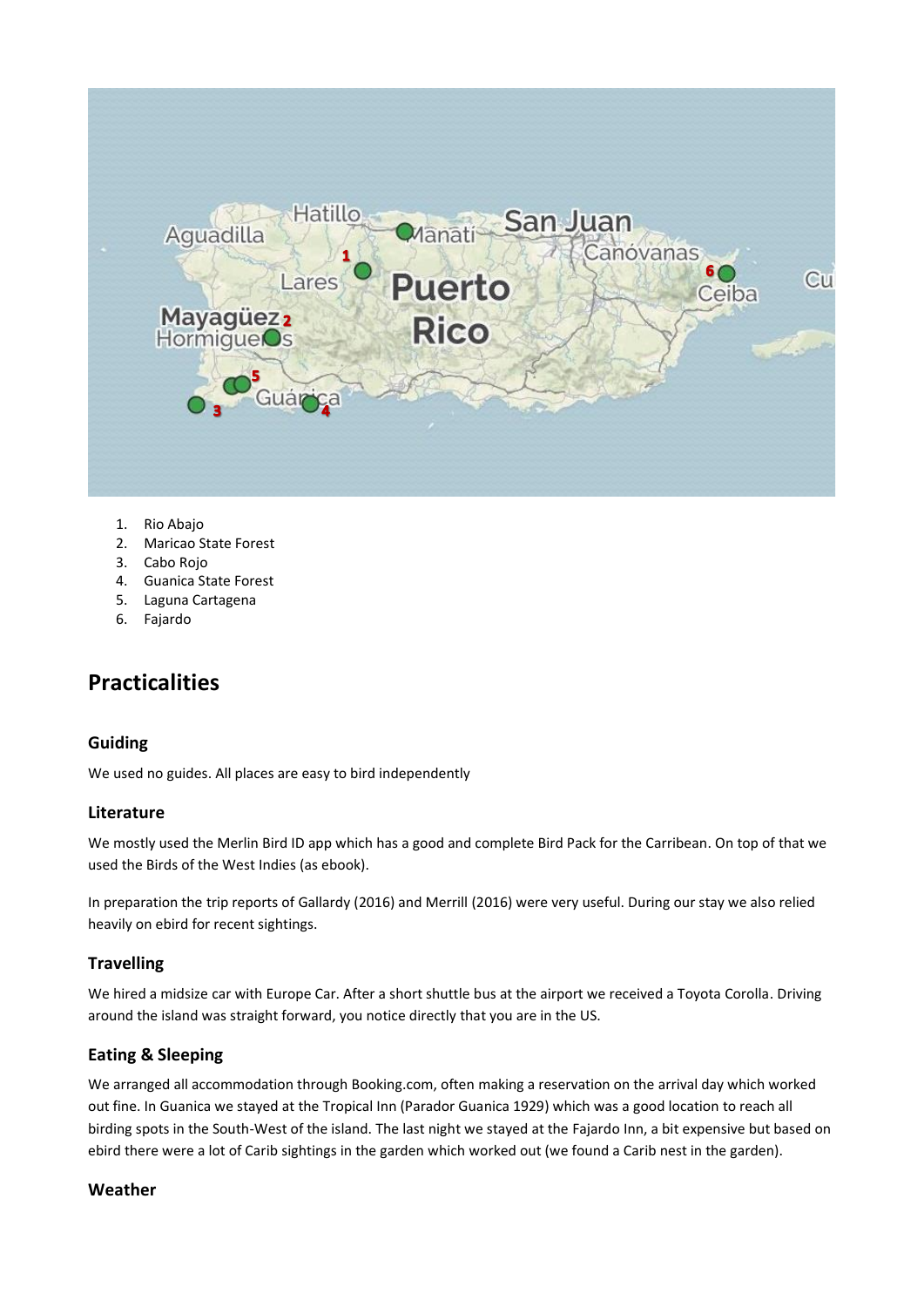We had perfect sunny weather during our stay, although it was very hot and humid in the middle of the day.

#### **Health and safety**

We felt safe throughout the entire trip. We did not drink tap water however we did experience get a bit of an upset stomach for a day, this could have been a cold fruit smoothie we bought.

#### **Money**

Since Puerto Rico is part of the US you can conveniently pay in dollars. Credit cards are widely accepted.

# **Costs**

We spend 236 euros on the car rental and another 230 euro pp on accommodation, food, gas etc.

# **Visited Sites**

We took af few GPS points of sites and specific birds, those are available here

<https://www.google.com/maps/d/edit?mid=1BkF5rZNZcp4hr0LM2bm9T0j631eGFw6D&usp=sharing> and can also be requested in e.g. .kml (for Google Earth), .gpx (for GPS devices and GPS software) format.

# **Rio Abajo**

The only place where you can see Puerto Rican Parrot. We followed the instructions in earlier tripreports and parked at the first yellow gate just after dawn (gps 18.3307,-66.7067). The gate was open but we were not sure if we were allowed to drive further. We decided to walk which was fine since this gave the opportunity to do some more birding on the way. We walked on the paved road to the second gate (gps 18.3321,-66.7177) and already on our way heard the Parrot. At the gate we could hear several Parrots and at some point 2 birds landed in a tree not too far. On the way we had our only Puerto Rican Vireo of the trip (18.32831, -66.71347).

#### **Marico State Forest**

This State Forest is at a somewhat higher altitude and therefore provides some endemics that can only be found here. Puerto Rican Tanager and Elfin-woods Warbler were common when we got out of the car at km 16.8 (gps 18.1568, - 66.9979) At this point we were almost done with all targets of which Puerto Rican Pewee took the longest time to find.

# **Guanica State Forest**

Best place to search for Puerto Rican Nightjar at dusk. We walked up from the gate at the end of the day (note that the gate closes at 4pm for cars.) Adelaide's Warbler was common here. There were several Nightjars calling at dusk (gps 17.9819, -66.8791) and a did not take long before we had one in our spotlight. On walk back several Puerto Rican Screech-owls were calling but we failed to get one into view.

# **Cabo Rojo**

Caribbean Eleania is very common along to road to the lighthouse. Although it was extremely hot and quiet when we visited in the afternoon we found one within 1 minute of getting out of the car. Clapper Rail didn't show the first time we visited around noon along the mangroves at (gps 17.9656, -67.1788). The second time it was later in the afternoon and this time 2 Rails responded within a minute. Both times we visited we saw several Yellow-shouldered Blackbirds flying by and hanging around in the gardens in the small village. This saved us a trip to Parguera (where birdwatchers used to try for the Blackbird at the Hardware store).

# **Laguna Cartagena**

A lake that sometimes holds Masked Duck and Yellow-breasted Crake. We tried two times but without luck although it is still a nice place for waterfowl (for example a group of West Indian Whistling Ducks was present both times). On the drive to the lake we had our first of several Puerto Rican Flycatchers (gps 18.0137, -67.1090)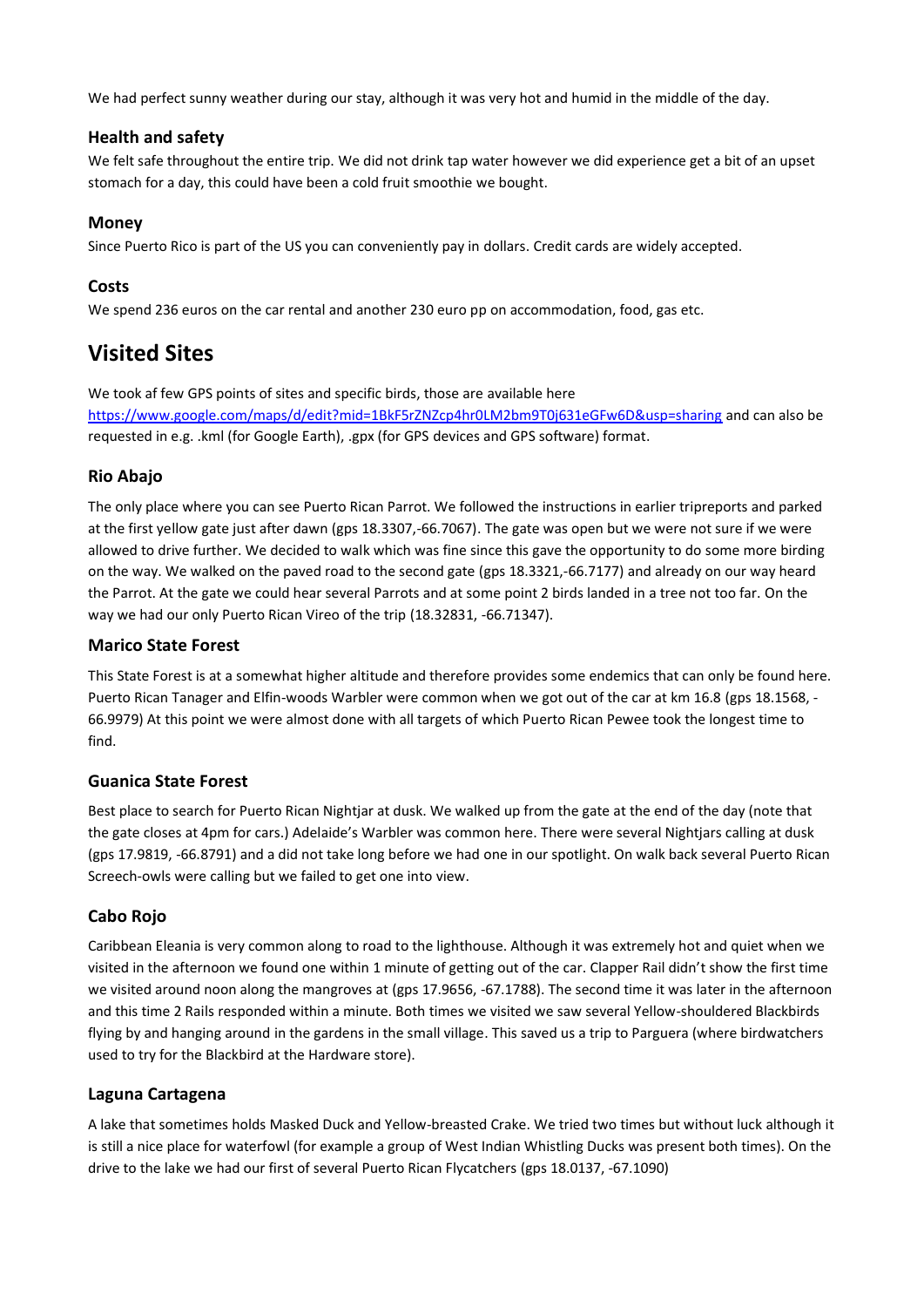#### **Fajardo**

Around this touristy town on the east side of the island used to be many places to see Crested Hummingbird and Green-throated Carib. Both species have clearly declined after the hurricane (based on ebird sightings) but luckily we still managed to find both of them. For the Carib we saw some sightings in the gardens of the Fajardo Inn Resort and after a walk around the garden we found one sitting on a nest close to the midget golf (gps 18.3336, -65.6359) For the Crested Hummingbird we visited the road along the coast Cabeza de San Juan both in the afternoon and the next morning. The second we were lucky and found a Crested Hummingbird coming to the small pinkish flowers along the coast (gps 18.3707, -65.6324).

# **ANNOTATED SPECIES LIST**

We have tried to accurately indicate the proper subspecies for all our observations, usually based on geographic locations based on the IOC World Bird List version 6.4. We tried to keep detailed notes throughout the trip but especially commoner species might not have been written down daily. Triplist generated with iGoterra trips, see [www.igoterra.com](http://www.igoterra.com/) for details. In my view the best listing software/website!

- 1 **West Indian Whistling Duck** *Dendrocygna arborea* NT 15 Laguna Cartagena 2019-05-14
- 2 **White-cheeked Pintail** *Anas bahamensis bahamensis* 1 Laguna Cartagena 2019-05-16
- 3 **Ruddy Duck** *Oxyura jamaicensis* 5 Laguna Cartagena 2019-05-14, 4 Laguna Cartagena 2019-05-16
- 4 **Antillean Nighthawk** *Chordeiles gundlachii* 1 2019-05-15, 1 heard Guánica State Forest 2019-05-15
- 5 **Puerto Rican Nightjar** *Antrostomus noctitherus* EN Lifer 1 Guánica State Forest 2019-05-15, 4 heard Guánica State Forest 2019-05-15
- 6 **Green Mango** *Anthracothorax viridis* Lifer 1 Rio Abajo SF 2019-05-14, 2 Maricao State Forest 2019-05-15
- 7 **Green-throated Carib** *Eulampis holosericeus holosericeus* 1 Fajardo 2019-05-16
- 8 **Antillean Crested Hummingbird** *Orthorhyncus cristatus exilis* 1 Fajardo 2019-05-17
- 9 **Puerto Rican Emerald** *Chlorostilbon maugaeus* Lifer 3 Rio Abajo SF 2019-05-14
- 10 **Smooth-billed Ani** *Crotophaga ani* 1 Laguna Cartagena 2019-05-14
- 11 **Mangrove Cuckoo** *Coccyzus minor* 1 Camberlache SF 2019-05-13, 1 Laguna Cartagena 2019-05-16
- 12 **Puerto Rican Lizard Cuckoo** *Coccyzus vieilloti* Lifer 1 Camberlache SF 2019-05-13, 1 heard Rio Abajo SF 2019-05-14, 1 Maricao State Forest 2019-05-15, 1 heard Guánica State Forest 2019-05-15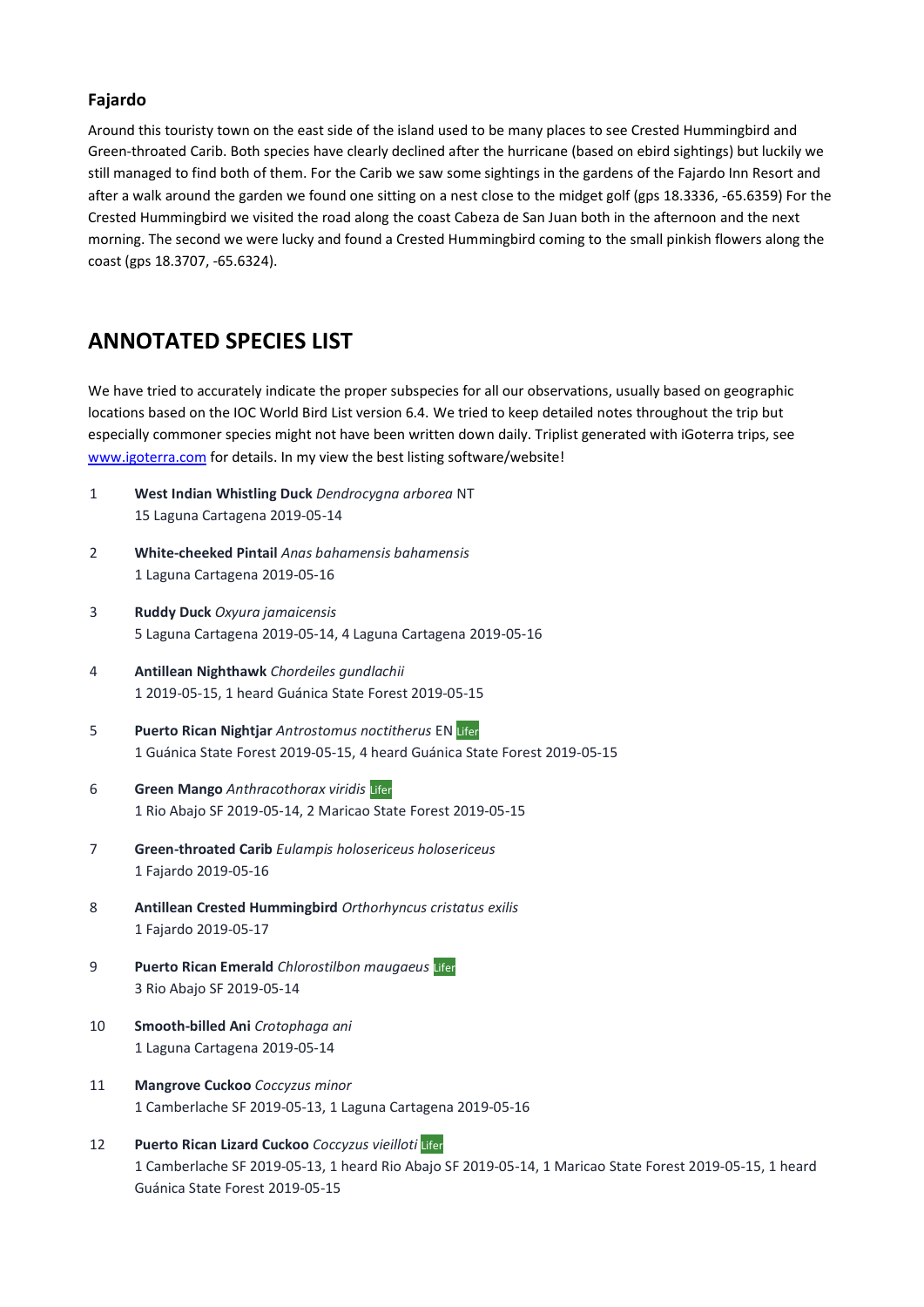- 13 **White-crowned Pigeon** *Patagioenas leucocephala* NT 2 Cabo Rojo 2019-05-15, 1 Laguna Cartagena 2019-05-16
- 14 **Scaly-naped Pigeon** *Patagioenas squamosa* 1 Rio Abajo SF 2019-05-14, 15 Maricao State Forest 2019-05-15
- 15 **Common Ground Dove** *Columbina passerina portoricensis* 5 Laguna Cartagena 2019-05-14
- 16 **Ruddy Quail-dove** *Geotrygon montana montana* 1 Maricao State Forest 2019-05-15
- 17 **Mourning Dove** *Zenaida macroura macroura* 3 2019-05-15
- 18 **White-winged Dove** *Zenaida asiatica asiatica* 1 Camberlache SF 2019-05-13, 30 2019-05-14, 15 Cabo Rojo 2019-05-15, 1 Fajardo 2019-05-17
- 19 **Clapper Rail** *Rallus crepitans caribaeus* 2 Cabo Rojo 2019-05-15
- 20 **Purple Gallinule** *Porphyrio martinica* 1 Laguna Cartagena 2019-05-16
- 21 **Common Gallinule** *Gallinula galeata cerceris* 10 Laguna Cartagena 2019-05-14, 15 Laguna Cartagena 2019-05-16
- 22 **American Coot** *Fulica americana americana* 4 Laguna Cartagena 2019-05-14, 10 Laguna Cartagena 2019-05-16
- 23 **Limpkin** *Aramus guarauna elucus* 1 Laguna Cartagena 2019-05-16
- 24 **Pied-billed Grebe** *Podilymbus podiceps antillarum* 1 Laguna Cartagena 2019-05-14
- 25 **Black-necked Stilt** *Himantopus mexicanus mexicanus* 10 PR303 Lajas Rice Fields 2019-05-15, 3 Laguna Cartagena 2019-05-16
- 26 **Wilson's Plover** *Charadrius wilsonia wilsonia* 1 Cabo Rojo 2019-05-14
- 27 **Killdeer** *Charadrius vociferus ternominatus* 2 Laguna Cartagena 2019-05-14, 1 PR303 Lajas Rice Fields 2019-05-15, 2 Laguna Cartagena 2019-05-16
- 28 **Greater Yellowlegs** *Tringa melanoleuca* 1 PR303 Lajas Rice Fields 2019-05-15
- 29 **Laughing Gull** *Leucophaeus atricilla* 10 2019-05-16
- 30 **Royal Tern** *Thalasseus maximus* 2 Cabo Rojo 2019-05-15
- 31 **Cabot's Tern** *Thalasseus acuflavidus acuflavidus* 40 Cabo Rojo 2019-05-15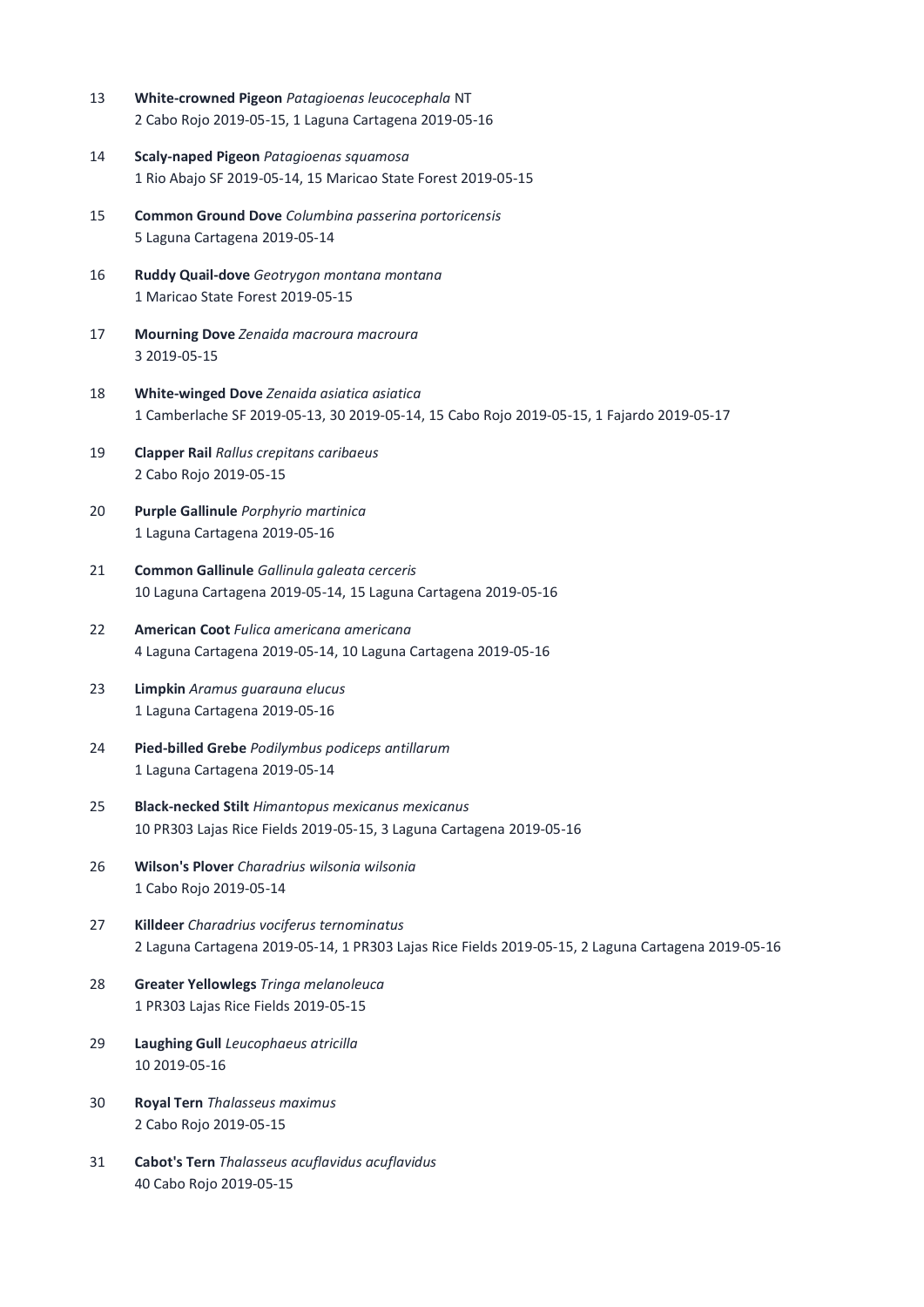- 32 **Least Tern** *Sternula antillarum* 1 Fajardo 2019-05-17
- 33 **Roseate Tern** *Sterna dougallii dougallii* 1 Cabo Rojo 2019-05-15
- 34 **White-tailed Tropicbird** *Phaethon lepturus catesbyi* 4 2019-05-16
- 35 **Magnificent Frigatebird** *Fregata magnificens* 6 Laguna Cartagena 2019-05-14
- 36 **Glossy Ibis** *Plegadis falcinellus* 2 Laguna Cartagena 2019-05-14, 4 PR303 Lajas Rice Fields 2019-05-15
- 37 **Least Bittern** *Ixobrychus exilis exilis* 2 Laguna Cartagena 2019-05-14, 3 Laguna Cartagena 2019-05-16
- 38 **Green Heron** *Butorides virescens virescens* 1 2019-05-14, 5 Laguna Cartagena 2019-05-16
- 39 **Western Cattle Egret** *Bubulcus ibis* 50 2019-05-14, 50 PR303 Lajas Rice Fields 2019-05-15
- 40 **Great Egret** *Ardea alba egretta* 1 Laguna Cartagena 2019-05-14
- 41 **Tricolored Heron** *Egretta tricolor ruficollis* 1 Fajardo 2019-05-17
- 42 **Snowy Egret** *Egretta thula thula* 1 2019-05-16
- 43 **Brown Pelican** *Pelecanus occidentalis occidentalis* 5 2019-05-14, 1 Fajardo 2019-05-17
- 44 **Turkey Vulture** *Cathartes aura* 50 2019-05-14, 10 Maricao State Forest 2019-05-15
- 45 **Western Osprey** *Pandion haliaetus carolinensis* 1 2019-05-14, 1 Laguna Cartagena 2019-05-14
- 46 **Sharp-shinned Hawk** *Accipiter striatus venator* 1 Maricao State Forest 2019-05-15
- 47 **Broad-winged Hawk** *Buteo platypterus brunnescens* 1 Rio Abajo SF 2019-05-14
- 48 **Red-tailed Hawk** *Buteo jamaicensis jamaicensis* 3 2019-05-14
- 49 **Puerto Rican Screech Owl** *Megascops nudipes nudipes* 1 heard Guánica State Forest 2019-05-15
- 50 **Puerto Rican Tody** *Todus mexicanus* Lifer 2 Rio Abajo SF 2019-05-14, 5 Maricao State Forest 2019-05-15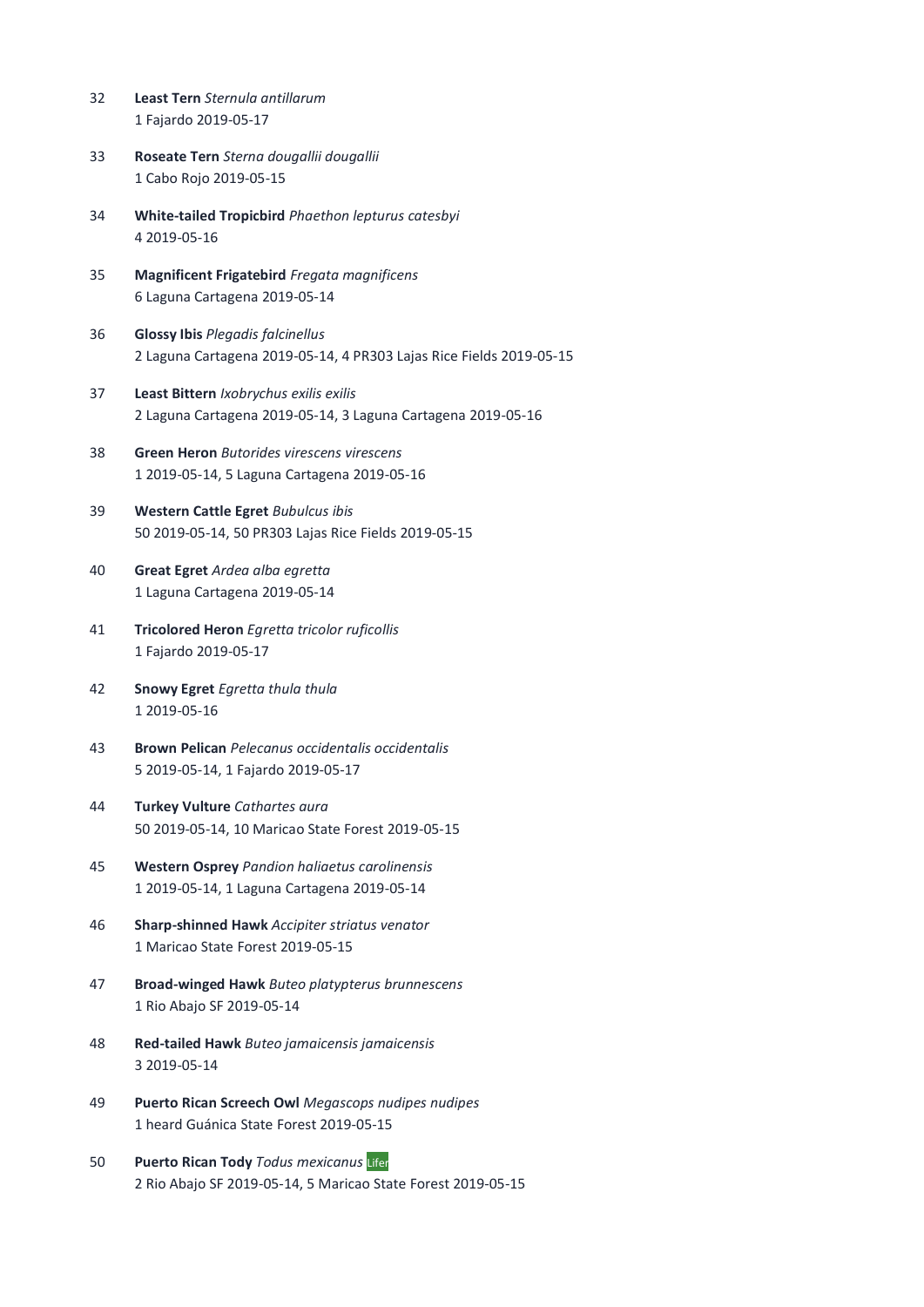- 51 **Puerto Rican Woodpecker** *Melanerpes portoricensis* Lifer 1 Camberlache SF 2019-05-13, 3 Rio Abajo SF 2019-05-14, 2 Maricao State Forest 2019-05-15
- 52 **American Kestrel** *Falco sparverius caribaearum* 1 2019-05-15, 4 2019-05-16
- 53 **Puerto Rican Amazon** *Amazona vittata vittata* CR 6 Rio Abajo SF 2019-05-14, 4 Rio Abajo SF 2019-05-14
- 54 **Caribbean Elaenia** *Elaenia martinica riisii* 1 Cabo Rojo 2019-05-15, 1 Cabo Rojo 2019-05-15
- 55 **Lesser Antillean Pewee** *Contopus latirostris blancoi* 1 Maricao State Forest 2019-05-15
- 56 **Grey Kingbird** *Tyrannus dominicensis dominicensis* 1 Camberlache SF 2019-05-13, 10 Rio Abajo SF 2019-05-14, 5 PR303 Lajas Rice Fields 2019-05-15
- 57 **Loggerhead Kingbird** *Tyrannus caudifasciatus taylori* 1 Rio Abajo SF 2019-05-14, 1 Guánica State Forest 2019-05-15
- 58 **Puerto Rican Flycatcher** *Myiarchus antillarum* Lifer 1 Laguna Cartagena 2019-05-14, 1 Guánica State Forest 2019-05-14, 1 Guánica State Forest 2019-05-15
- 59 **Puerto Rican Vireo** *Vireo latimeri* Lifer 3 Rio Abajo SF 2019-05-14, 1 heard Maricao State Forest 2019-05-15
- 60 **Black-whiskered Vireo** *Vireo altiloquus altiloquus* 10 Rio Abajo SF 2019-05-14, 3 Maricao State Forest 2019-05-15
- 61 **Caribbean Martin** *Progne dominicensis* 2 2019-05-13, 1 2019-05-15, 1 2019-05-16
- 62 **Northern Mockingbird** *Mimus polyglottos orpheus* 3 Guánica State Forest 2019-05-14, 2 2019-05-15, 1 Laguna Cartagena 2019-05-16
- 63 **Pearly-eyed Thrasher** *Margarops fuscatus fuscatus* 4 Maricao State Forest 2019-05-15, 1 Fajardo 2019-05-17
- 64 **Red-legged Thrush** *Turdus plumbeus ardosiaceus* 1 Camberlache SF 2019-05-13, 10 Maricao State Forest 2019-05-15
- 65 **Puerto Rican Tanager** *Nesospingus speculiferus* Lifer 15 Maricao State Forest 2019-05-15
- 66 **Puerto Rican Spindalis** *Spindalis portoricensis* Lifer 1 Rio Abajo SF 2019-05-14, 5 Maricao State Forest 2019-05-15, 1 2019-05-16
- 67 **Puerto Rican Oriole** *Icterus portoricensis* Lifer 1 Rio Abajo SF 2019-05-14, 2 2019-05-15
- 68 **Yellow-shouldered Blackbird** *Agelaius xanthomus xanthomus* EN 4 Cabo Rojo 2019-05-14
- 69 **Greater Antillean Grackle** *Quiscalus niger brachypterus* 1 2019-05-13, 20 Cabo Rojo 2019-05-14